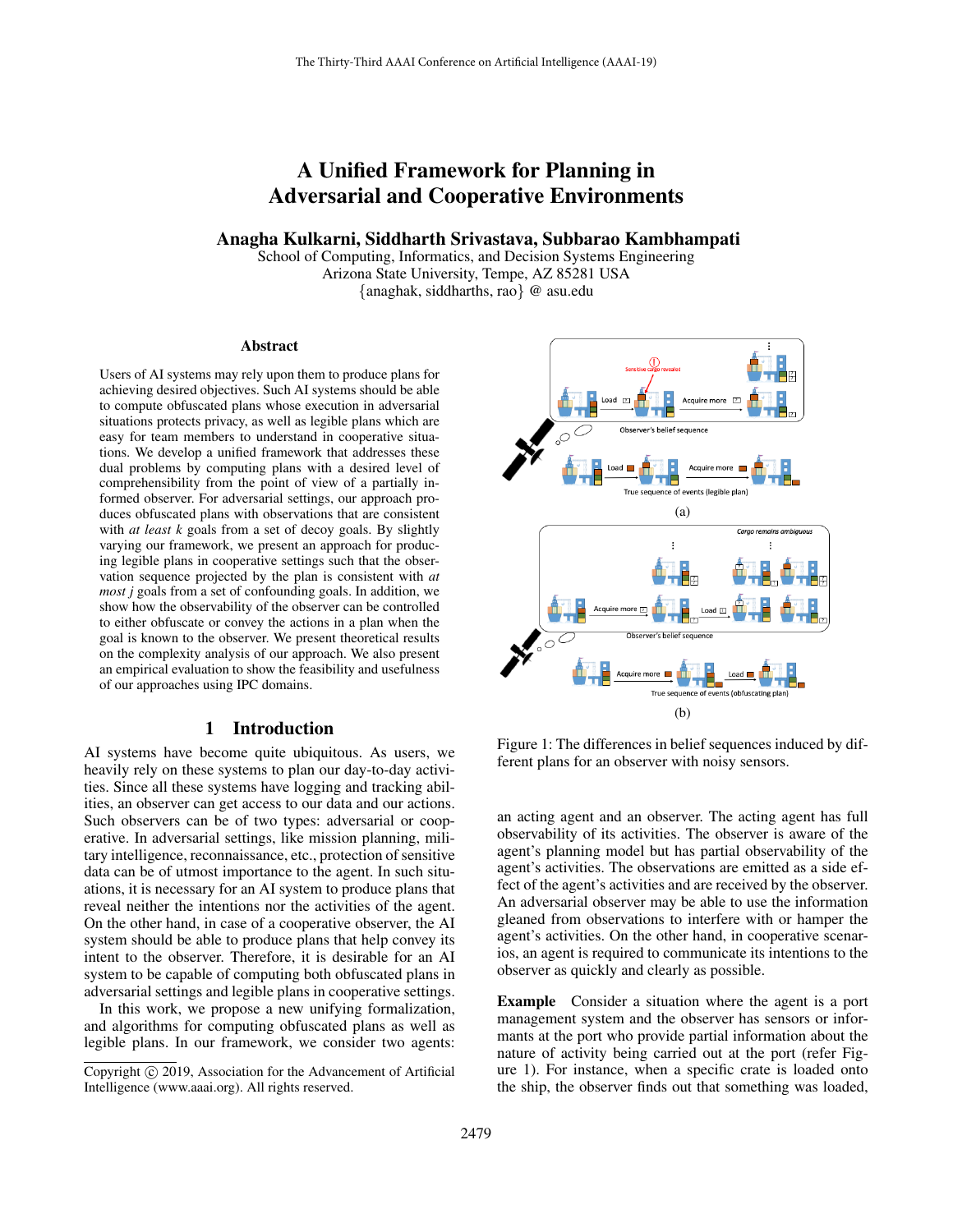but not the identity of the loaded crate. The observer knows the initial inventory at the port, but when new cargo is acquired by the port, the observer's sensors reveal only that more cargo was received; they do not specify the numbers or identities of the received crates. A legible plan for loading sensitive cargo (the red crate) and acquiring more cargo may first load the crate and then acquire more crates. This plan reveals the identity of the crate that was loaded based on the observers' information about the remaining cargo in the port: the final belief state has a unique crate loaded on the ship even though it retains uncertainty about the new cargo in the port. However, if the plan were to first acquire more cargo, the observer's sensors are insufficient to determine which crate was loaded: the plan maintains ambiguity in the observer's belief. This is reflected in the observer's belief state sequence, where the last belief state includes states with all different types of crates in the ship. Although both plans have the same cost and effects for the dock, one obfuscates while the other conveys the activity being carried out. Our framework allows the agent to select plans that may be obfuscating or legible in this manner.

In this work, we introduce the problems of *goal obfuscation* and *goal legibility*. Our solutions to these problems use a common underlying algorithm with minimal variations. We also introduce two other problem variants where the observer knows the true goal of the agent and the agent wants to either obfuscate or reveal the actions in its plan. We call these problems *plan obfuscation* and *plan legibility* respectively. In the following sections, we present a common framework that encapsulates the planning problems discussed above. And thereafter, we discuss each of the problems in detail. We also provide a theoretical and empirical analysis of the value and scope of our approaches.

## 2 Controlled Observability Planning Problem

We assume an offline setting, such that the observer only receives the observations after the agent has finished executing a plan. In our setting, the agent has a set of candidate goals, inclusive of its true goal. The observer has access to the candidate goal set but is unaware of the agent's true goal. In the case of goal obfuscation, the objective is to generate a plan solution without revealing the true goal. Our solution ensures that *at least* k goals are possible at the end of the observation sequence. On the other hand, in the goal legibility problem the objective is to convey *at most* j goals to the observer. Our solution ensures that at most  $j$  goals are possible at the end of the observation sequence. In the case of the other two variants: plan obfuscation and plan legibility, the set of candidate goals consists of only one goal, which is the agent's true goal. For plan obfuscation, the objective is to generate a plan solution with an observation sequence that is consistent with at least  $\ell$  diverse plans, such that, the diverse plans are at least  $d$  distance away. On the other hand, for plan legibility, the objective is to generate a plan solution that is consistent with at least  $m$  similar plans, such that, the similar plans are at most  $d$  distance away.

## 2.1 Classical Planning

A classical planning problem can be defined as a tuple  $\mathcal{P} = \langle \mathcal{F}, \mathcal{A}, \mathcal{I}, G \rangle$ , where  $\mathcal{F}$ , is a set of fluents,  $\mathcal{A}$ , is a set of actions. A state s of the world is an instantiation of all fluents in F. Let S be the set of states.  $\mathcal{I} \subset \mathcal{S}$  is the initial state.  $G$  is the goal where a subset of fluents in F are instantiated. Each action  $a \in \mathcal{A}$  is a tuple of the form  $\langle pre(a), add(a), delete(a), c(a) \rangle$  where  $c(a)$  denotes the cost of an action,  $pre(a) \subseteq \mathcal{F}$  is a set of preconditions for the action a,  $add(a) \subseteq \mathcal{F}$  is a set of positive effects and  $delete(a) \subseteq \mathcal{F}$  is a set of negative effects, i.e.,  $\Gamma(s, a) \models \bot$ if  $s \not\models pre(a)$ ; else  $\Gamma(s, a) \models s \cup add(a) \setminus delete(a)$  where  $\Gamma(\cdot)$  is the transition function. The solution to P is a *plan* or a sequence of actions  $\pi = \langle a_1, a_2, \dots, a_n \rangle$ , such that,  $\Gamma(\mathcal{I}, \pi) \models G$ , i.e., starting from the initial state sequentially executing the actions lands the agent in a goal state. The cost of the plan,  $c(\pi)$ , is summation of the cost of all the actions in the plan  $\pi$ ,  $c(\pi) = \sum_{a_i \in \pi} c(a_i)$ .

#### 2.2 Problem Setting

We now introduce a general planning problem framework that will be used to define the adversarial and the cooperative cases. The controlled observability problem involves an acting agent and an observer.

## Definition 1. *A controlled observability planning problem is a tuple,*  $P_{CO} = \langle \mathcal{D}, \mathcal{G}, \Omega, \mathcal{O} \rangle$ *, where,*

- $\mathcal{D} = \langle \mathcal{F}, \mathcal{A}, \mathcal{I} \rangle$  *is the planning domain of the agent.*
- $\mathcal{G} = \{G_1 \cup G_2 \dots \cup G_{n-1} \cup G_A\}$  *is a set of candidate goal conditions, each defined by subsets of fluent instantiations, where*  $G_A$  *is the true goal of the agent.*
- $\Omega = \{o_i | i = 1, \ldots, m\}$  *is a set of m observations that can be emitted as a result of the action taken and the state transition.*
- $\mathcal{O}: (\mathcal{A} \times \mathcal{S}) \rightarrow \Omega$  *is a many-to-one observation function which maps the action taken and the next state reached to an observation in* Ω*. That is to say, the observations are*  $deterministic$ , each  $\langle a, s' \rangle$  pair is associated with a single *observation but multiple pairs can be mapped to the same observation.*

The observer has access to  $P_{CO}$ , but is unaware of the true goal of the agent. Also, the observer does not have access to the actions performed by the agent, instead receives the observations corresponding to the plan executed by the agent. The observation function can be seen as a sensor model, as modeled in several prior works (Geffner and Bonet 2013; Bonet and Geffner 2014; Keren, Gal, and Karpas 2016b). For every action taken by the agent and an associated state transition, the observer receives an observation. This observation might be consistent with multiple action-state pairs because of the many-to-one formulation of  $\mathcal{O}$ . Therefore, the observer operates in the belief space. The agent takes the belief space of the observer into account in its planning process, so as to control the observability of the observer.

#### 2.3 Observer's Belief Space

The observer may use its observations of the agent's activity to maintain a *belief state*, or the set of possible states con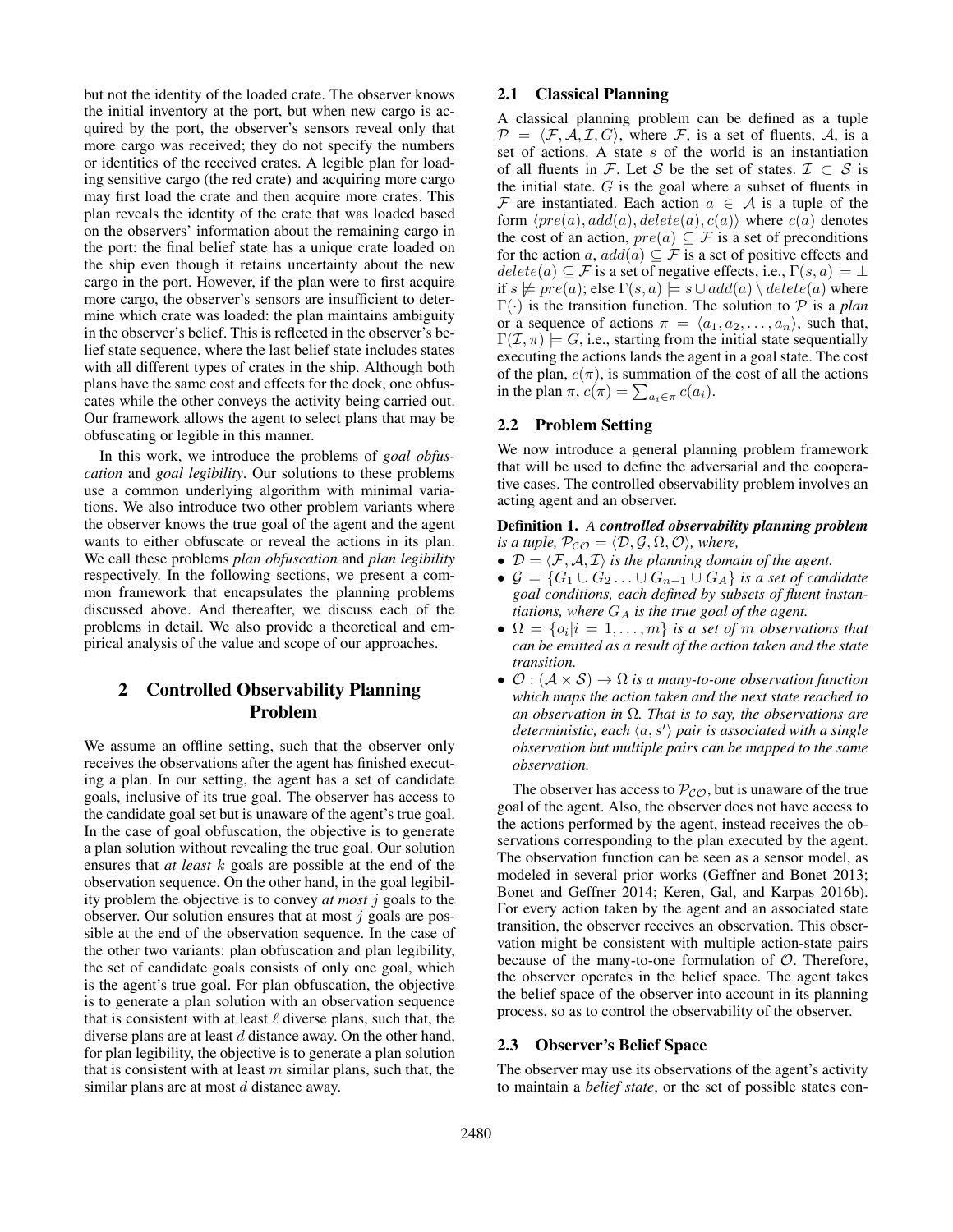sistent with the observations. We use  $\hat{s}$  as a notational aid to denote a state that is a member of the belief state.

**Definition 2.** *The initial belief*,  $b_0$ *, induced by observation,*  $o_0$  *is defined as,*  $b_0 = \{\hat{s}_0 \mid \mathcal{O}(\emptyset, s_0) = o_0 \wedge \mathcal{O}(\emptyset, \hat{s}_0) = o_0\}.$ 

Whenever a new action is taken by the agent, and the state transition occurs, the observer's belief updates as follows:

**Definition 3.** A *belief update*,  $b_{i+1}$  for belief  $b_i$  is defined as,  $b_{i+1} = update(b_i, o_{i+1}) = \{\hat{s}_{i+1} \mid \exists \hat{a}, \Gamma(\hat{s}_i, \hat{a}) \models \hat{s}_{i+1} \land$  $\hat{s}_i \in b_i \wedge \mathcal{O}(\hat{a}, \hat{s}_{i+1}) = o_{i+1}$ .

A sequence of belief updates gives us the observer's belief sequence that is consistent with the observation sequence emitted by the agent.

Definition 4. *A belief sequence induced by a plan p starting at state*  $s_0$ *, BS(p, s<sub>0</sub>), is defined as a sequence of beliefs*  $\langle b_o, b_1, \ldots, b_n \rangle$  *such that there exist*  $o_0, o_1, o_2, \ldots, o_n \in \Omega$ *where,*

- $\bullet$   $o_i = \mathcal{O}(a_i, s_i)$
- $b_{i+1} = update(b_i, o_{i+1})$

The set of plans that are consistent with the belief sequence of a given plan are called as belief plan set.

**Definition 5.** *A belief plan set, BPS(p, s<sub>0</sub>) = {* $p_1, \ldots, p_n$ *}, induced by a plan p starting at*  $s_0$ *, is a set of plans that are formed by causally consistent chaining of state sequences in*  $BS(p, s_0)$ *, i.e., BPS(p, s<sub>0</sub>) =*  $\{\langle \hat{s}_0, \hat{a}_1, \hat{s}_1, \ldots, \hat{s}_n \rangle \mid \forall \hat{a}_j, \hat{s}_{j-1} \models pre(\hat{a}_j) \land \hat{s}_{j-1} \in$  $b_{j-1} \wedge \hat{s}_j \models \hat{s}_{j-1} \cup add(\hat{a}_j) \setminus delete(\hat{a}_j) \wedge \hat{s}_j \in b_j$ *}*.

The agent's objective is to generate a belief sequence in observer's belief space, such that, the last belief in the sequence satisfies certain desired conditions.

## 2.4 Variants of  $P_{CO}$

We now discuss the two major variants of  $P_{CO}$  namely, goal obfuscation and goal legibility planning problems.

Goal Obfuscation In this setting, the adversary is unaware of agent's true goal. The aim of goal obfuscation is to hide the true goal from the observer. This is done by taking actions towards agent's true goal, such that, the corresponding observation sequence exploits the observer's belief space in order to be consistent with multiple goals.

Definition 6. *A goal obfuscation planning problem, is a*  $\mathcal{P}_{\mathcal{CO}}$ *, where,*  $\mathcal{G} = \{G_A \cup G_1 \cup \ldots \cup G_{n-1}\}$ *, is the set of* n *goals where* G<sup>A</sup> *is the true goal of the agent, and*  $G_1, \ldots, G_{n-1}$  are decoy goals.

A solution to a goal obfuscation planning problem is a *k-ambiguous* plan. The objective of a *k-ambiguous* plan is to make the observation sequence consistent with at least  $k$ goals, out of which  $k - 1$  are decoy goals, such that,  $k \leq n$ . These  $k - 1$  goals can be chosen to maximize the obfuscation. A *k-ambiguous* plan achieves at least k goals in the last belief of the observation sequence.

**Definition 7.** *A plan,*  $\pi_k$ *, is a k-ambiguous plan, if*  $\Gamma(\mathcal{I}, \pi_k) \models G_A$  and the last belief,  $b_n \in BS(\pi_k, \mathcal{I})$ , sat*isfies the following,*  $|G \in \mathcal{G} : \exists s \in b_n, s \models G| \geq k$ , where  $1 \leqslant k \leqslant n$ .

**Definition 8.** An observation sequence  $O_k = \langle o_1, \ldots, o_n \rangle$ *is k-ambiguous observation sequence if it is an observation sequence emitted by a k-ambiguous plan.*

Goal Legibility The aim of goal legibility is to take actions exclusive to the goal so as to help the observer in goal deduction. This can be useful in cooperative scenarios where the agent wants to notify the observer about its goal without explicit communication. Here we generalize the notion of goal legibility with respect to  $j$  number of goals.

**Definition 9.** A goal legibility planning problem is a  $P_{CO}$ , *where,*  $G = \{G_A \cup G_1 \cup \ldots \cup G_{n-1}\}$  *is the set of n goals where*  $G_A$  *is the true goal of the agent, and*  $G_1, \ldots, G_{n-1}$ *are confounding goals.*

The objective here is to generate a legible plan so as to convey at most  $j$  goals. To that end, we ensure that the observation sequence of a legible plan is consistent with *at most*  $j$  goals so as to limit the number of goals in the observer's belief space.

**Definition 10.** *A plan,*  $\pi_j$ *, is a j-legible plan, if*  $\Gamma(\mathcal{I}, \pi_j)$   $\models$  $G_A$  *and the last belief,*  $b_n \in BS(\pi_j, \mathcal{I})$ *, satisfies the following,*  $|G \in \mathcal{G} : \exists s \in b_n, s \models G | \leqslant j$ , where  $1 \leqslant j \leqslant n$ .

The definition of *j-legible* observation sequence follows that of *k-ambiguous* case.

Goal Diversity Note that, the solutions to the goal obfuscation and goal legibility planning problems can be expressed in terms of a goal diversity measure. A goal diversity measure can be used to establish the extent of diversity among the set of goals present in the observer's belief. For instance, a simple goal diversity measure could be the cardinality of the goals satisfied in the last belief state, which is the measure admitted by Definitions 7 and 10. However, other goal diversity measures can also be used to solve the problems of goal obfuscation and goal legibility, and then the *k-ambiguous* and *j-legible* solutions can be written as *at least k goal-diverse* and *at most j goal-diverse*.

#### 2.5 Complexity Analysis

In this section, we discuss the complexity results for  $P_{CO}$ . Given the Definitions 7 and 10 of goal obfuscation and goal legibility plan solutions, we prove that the plan existence problem for  $P_{\mathcal{CO}}$  is EXPSPACE-complete.

Theorem 1. *The plan existence problem for a controlled observability planning problem is EXPSPACE-hard.*

*Proof.* To show that the plan existence problem for  $P_{CO}$ is EXPSPACE-hard, we will show that the NOD (No-Observability Deterministic) planning problem is reducible to  $P_{CO}$ . The plan existence problem for NOD has been shown to be EXPSPACE-complete (Haslum and Jonsson 1999; Rintanen 2004).

Let  $\mathcal{P}_N = \langle \mathcal{F}_N, \mathcal{A}_N, \mathcal{I}_N, G_N, \mathcal{V} \rangle$  be a NOD planning problem, where,  $\mathcal{F}_N$  is the set of fluents (or Boolean state variables), such that, state s is an instantiation of  $\mathcal{F}_N$ .  $\mathcal{A}_N$  is a set of actions, such that, when an action  $a \in A_N$  is applied to a state,  $s_i$ , a deterministic transition to the next state occurs,  $\Gamma(s_i, a) \models s_{i+1}$ .  $\mathcal{I}_N$  and  $G_N = \{\phi_{G_N}\}\$ are Boolean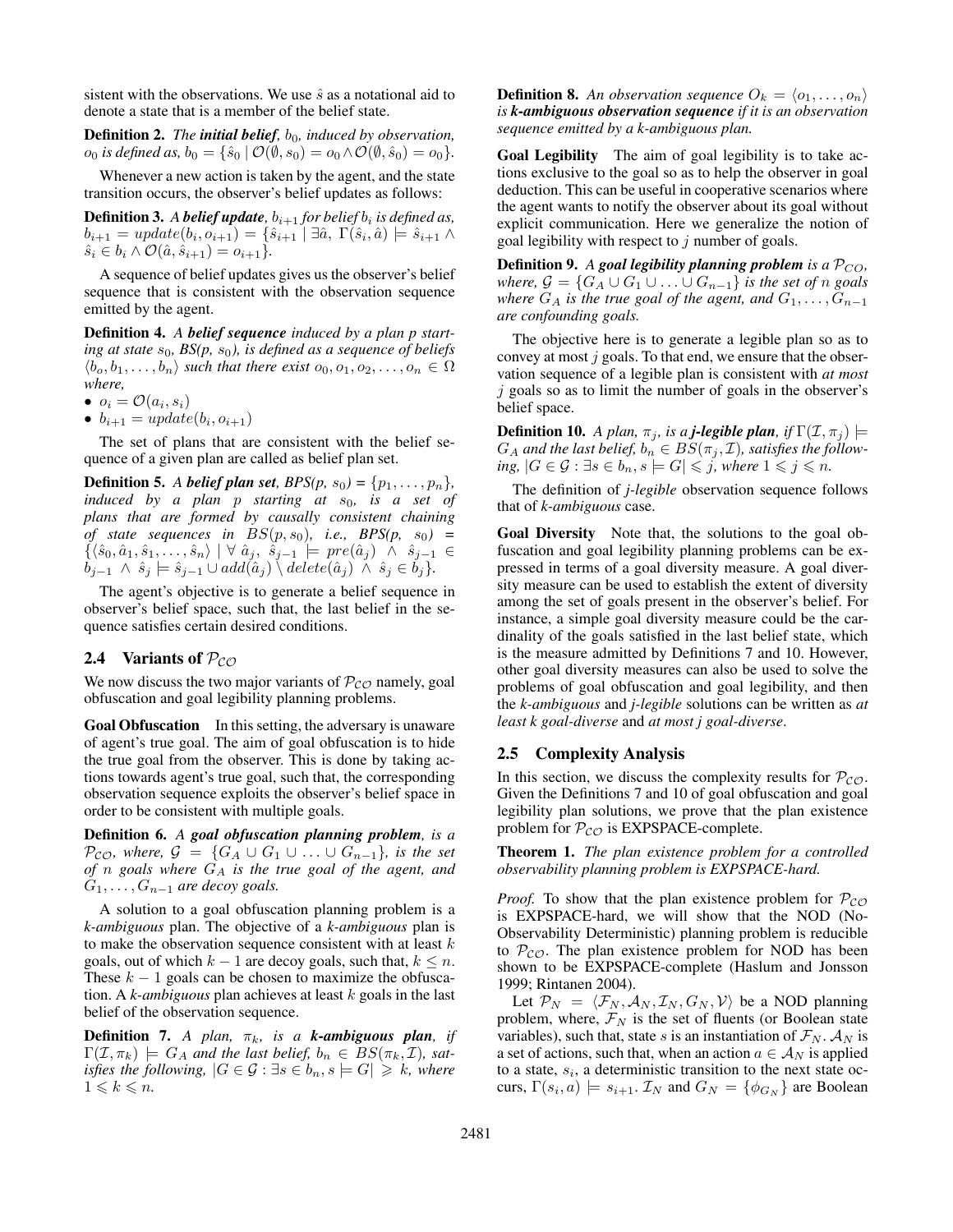formulae that represent set of initial and goal states.  $V = \emptyset$ is the set of observable fluents. We are considering a NOD problem, therefore there are no observations. Since the underlying system state is unknown, the deterministic transition function does not reveal the hidden state.  $P_N$  can be expressed as a  $P_{C\mathcal{O}}$  problem,  $P_C = \langle \mathcal{D}_N, G_C, \Omega, \mathcal{O} \rangle$ , where,  $\mathcal{D}_N = {\mathcal{F}_N, \mathcal{A}_N, \mathcal{I}_N}$ , such that  $\mathcal{I}_N$  is a set of possible initial states,  $G_C = \{\phi_{G_N}, \neg \phi_{G_N}\}$  is the set of goal states,  $\Omega = \emptyset$  and  $\mathcal{O} = \emptyset$ . The goal set  $G_C$  consists of all states: the first goal formula is common with the NOD problem and the second one is the negation of it, which, in essence, encapsulates the rest of the states.

Suppose  $\pi_{\mathcal{P}_C} = \langle a_1, \ldots, a_r \rangle$  is a 1*-ambiguous/*1*-legible* plan solution to  $\mathcal{P}_C$ , such that,  $\Gamma(\mathcal{I}_C, \pi_{\mathcal{P}_C}) \models \phi_{G_N}$  and the last belief  $b_r \in BS(\pi_{\mathcal{P}_C}, \mathcal{I}_C)$  satisfies  $|G \in G_C : \exists \hat{s} \in$  $b_r, \hat{s} \models G$  = 1. Then according to the definition of  $\mathcal{P}_N$ , the plan  $\pi_{\mathcal{P}_C}$  satisfies the following,  $\exists \hat{s}_r \in b_r, \hat{s}_r \models \phi_{G_N}$  and therefore solves  $P_N$ .

Conversely, suppose  $\pi_{\mathcal{P}_N} = \langle a_1, \ldots, a_q \rangle$  is a plan solution to  $\mathcal{P}_N$ , such that,  $\Gamma(\mathcal{I}_N, \pi_{\mathcal{P}_N}) \models G_N$ . Let  $b_q$  be the belief associated with the last action in  $\pi_{\mathcal{P}_N}$ . Since it achieves the goal, we can say that  $\exists \hat{s}_q \in b_q, \hat{s}_q \models \phi_{G_N}$ . According to Definitions 7, 10, for  $k = j = 1$ ,  $b_q$  satisfies the condition. Therefore  $\pi_{\mathcal{P}_N}$  is a solution to  $\mathcal{P}_C$ . □

Theorem 2. *The plan existence problem for a controlled observability planning problem is EXPSPACE-complete.*

*Proof.* In  $P_{CO}$ , the planner operates in belief space and the search space is bounded by  $2^{2^{|\mathcal{F}|}}$ , where  $|\mathcal{F}|$  is the cardinality of the fluents (or Boolean state variables). If there exists a plan solution for  $P_{CO}$ , it must be bounded by  $2^{2^{|\mathcal{F}|}}$ in length. Any solution longer in length must have loops, which can be removed. Therefore, by selecting actions nondeterministically, the solution can be found in at most  $2^{2^{|\mathcal{F}|}}$ steps. Hence, the plan existence problem for  $P_{C\mathcal{O}}$  is in NEXPSPACE. By Savitch's theorem (Savitch 1970), NEX-PSPACE = EXPSPACE. Therefore, the plan existence problem for  $P_{CO}$  is EXPSPACE-complete.  $\Box$ 

#### 3 Computing Obfuscating and Legible Plans

Now we present a common algorithm template that will be used to compute plans for the problem variants.

#### 3.1 Algorithm for Plan Computation

In our algorithm, each search node is represented by an approximate belief estimate, which is an arbitrary ∆-sized subset of the belief state. A search node,  $b_{\Delta}$ , consists of state s and a partial belief update,  $b$  (cardinality of  $b$  is given by  $\Delta - 1$ , where  $\Delta$  is a counter). We borrow the concept of "width" from Lipovetzky and Geffner (2012), but we consider the width in terms of cardinality of  $b_{\Delta}$ . For example, when  $\Delta = 1$ ,  $b_{\Delta}$  only consists of the state s, when  $\Delta = 2$ ,  $b_\Delta$  consists of s, followed by a state from its belief such that the augmented  $b_{\Delta}$  has cardinality of 2. The successor node uses the s in  $b_{\Delta}$  to generate the successor state, and  $b_{\Delta}$  to update its partial belief. There are two loops in the algorithm: the outer and the inner loop. The outer loop maintains the cardinality of  $b_{\Delta}$  by incrementing the value of  $\Delta$  in each iteration, such that value of  $\Delta$  ranges from  $1, 2, \ldots, |\mathcal{S}|$ . In the inner loop, a heuristic-guided forward search (for instance, GBFS) can be used to search over space of belief states of cardinality ∆. These loops ensure the complete exploration of the belief space.

Proposition 1. *The algorithm necessarily terminates in finite number of* |S| *iterations, such that, the following conditions hold:*

*(Completeness) The algorithm explores the complete solution space of*  $P_{CO}$ *, that is, if there exists a*  $\pi_{P_{CO}}$  *that correctly solves*  $P_{CO}$ *, it will be found.* 

*(Soundness)* The plan,  $\pi_{\mathcal{P}_{CO}}$ , found by the algorithm cor*rectly solves*  $P_{CO}$  *as ensured by the corresponding goal-test.* 

The algorithm terminates either when a plan is found or after running the outer loop for  $|S|$  iterations. The outer loop ensures that all the paths in the search space are explored. The goal tests of both of the problem variants ensure that the solutions are correct as per Definitions 7 and 10.

Optimization In order to speed up the search process, we perform an optimization on the aforementioned algorithm. For each search node,  $b_{\Delta}$ , apart from the approximate belief estimate, we maintain the full belief update  $b$  consistent with a path to s. The approximate belief update  $b_{\Delta}$  can be generated by choosing ∆-sized combinations of states from the complete belief. For example, when  $\Delta = 1$ ,  $b_{\Delta}$  only consists of the state s but still maintains full belief update b, when  $\Delta = 2$ ,  $b_{\Delta}$  consists of a new combination of approximate belief of size 2 derived from the maintained full belief. When  $\Delta = 1$ , because of the check for duplicate states in the closed list, only one path to the search node is explored. Therefore, the use of  $\Delta$  allows the search process to explore multiple paths leading to a particular search node. The complete b helps in finding *k-ambiguous* and *j-legible* solutions faster at lower  $\Delta$  values. We present the details of the optimization in Algorithm 1. In the following subsections, we show how we customize the goal-test (line 14) and the heuristic function (line 21) to suit the needs of each of our problem variants.

#### 3.2 Computing Goal Obfuscated Plans

We randomly choose  $\mathcal{G}_k$ , a set of k goals (inclusive of true goal) from  $n$  goals in  $\mathcal G$ . In order to ensure goal obfuscation, we randomly pick a goal from this set and run Algorithm 1 with this goal as the true goal. Let's call it the decoy true goal. Apart from maintaining the belief, we also maintain the  $BPS$  (refer Definition 5) associated with the observation sequence. We then obtain the *k-ambiguous* observation sequence as output. Note that the plan output is discarded (because that plan only reaches the decoy true goal). Then we perform a post processing step, where we filter the  $BPS$ to retrieve a plan that reaches the agent's true goal. This process ensures that even if the adversary runs the algorithm again with either the same or different input (different goal as true goal, or different combination of  $k$  goals), the identity of the true goal remains *k-ambiguous*.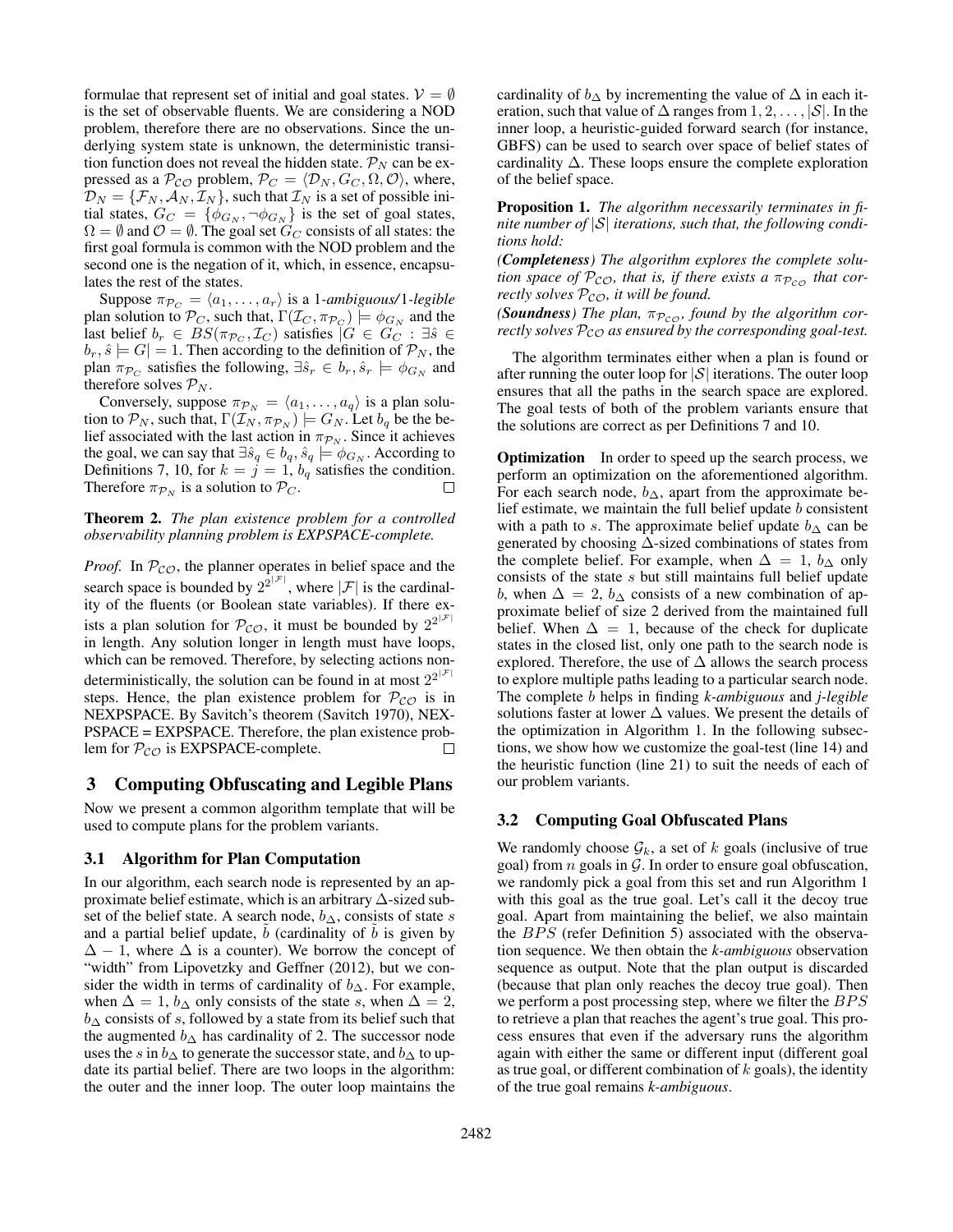Algorithm 1: Plan Computation

**Input:**  $\mathcal{P}_{\mathcal{CO}} = \langle \mathcal{D}, \mathcal{G}, \Omega, \mathcal{O} \rangle$ **Output:** plan solution  $\pi_{\mathcal{P}_{CO}}$ , observation sequence,  $O_{\mathcal{P}co}$ 1 Initialize open, closed and unopened lists 2  $\Delta \leftarrow 1$ <sup>2</sup> ∆ ← 1 . Counter 3  $b_\Delta \leftarrow \{\mathcal{I}\}$  b Initial search node<br>4  $b_0 \leftarrow \{ \mathcal{O}(\emptyset, \mathcal{I}) \}$  b Initial belief ▷ Initial belief 5 open.push $(\langle b_\Delta, b_0 \rangle, priority = 0)$ 6 while  $\Delta \leqslant |\mathcal{S}|$  do 7 while  $open \neq \emptyset$  do 8 | |  $b_{\Delta}, b, h(b_{\Delta}) \leftarrow open.pop()$ 9 | | if  $|b_{\Delta}| \neq \Delta$  then 10 | unopened.push $(\langle b_\Delta, b \rangle, h(b_\Delta))$  $11$  | continue  $12$  end 13 | closed ← closed ∪  $b_{\Delta}$ 14 **if**  $\langle b_\Delta, b \rangle \models GOAL-TEST(\mathcal{G})$  then 15 **return**  $\pi_{\mathcal{P}_{\mathcal{CO}}}$ ,  $O_{\mathcal{P}_{\mathcal{CO}}}$  $16$  end 17 **for**  $s' \in successors(s)$  do 18  $\vert \vert$   $o \leftarrow \mathcal{O}(a, s')$ 19 | |  $\vert$  b  $b' \leftarrow$  Belief-Generation(b, o) 20 | | |  $b$  $\Delta'_{\Delta} = \langle s', \tilde{b}' \rangle$  $\rangle$  >  $\tilde{b}'$  of size  $\Delta-1$ 21  $\vert \vert \vert \bar{h(b'_\Delta)} \leftarrow$ HEURISTIC-FUNCTION $(b'_\Delta, b')$ 22  $\parallel$   $\parallel$  add  $b'_{\Delta}$  to *open* if not in *closed*  $23$  end 24 end 25  $\Delta \leftarrow \Delta + 1$ 26 copy items of unopened to open, empty unopened 27 end 28 procedure Belief-Generation( $b, o$ ) 29  $\overline{b}' \leftarrow \{\}$ 30 for  $\hat{s} \in b$  do 31 for  $\hat{a} \in \mathcal{A}$  do  $32$  if  $\mathcal{O}(\hat{a}, \Gamma(\hat{s}, \hat{a})) = o$  then 33  $\vert \vert \vert \bar{b}' \leftarrow \dot{b}' \cup \Gamma(\hat{s}, \hat{a})$ 34 end 35 end 36 end 37 return  $b'$ 

Goal test We ensure that the solution plan does not end unless all  $k$  goals occur in the belief state. The goal condition checks whether the decoy true goal has been achieved in the agent's true state and also whether the  $k-1$  goals have been achieved in the belief state. If there doesn't exist a plan that can achieve the chosen decoy true goal with the given  $k$ goals, we restart the search with next combination of  $k$  goals (inclusive of true goal) among the total  $n$  candidate goals. In the worst case, the value of  $k$  can be reduced until a solution is found.

Heuristic function We now propose a heuristic strategy for generating a plan where the last belief state satisfies *k*

goals, making it a *k-ambiguous* plan. We use two heuristic functions to estimate a node's cost:  $h(s) = h_{G_4^{decoy}}(s) +$  $h_{\mathcal{G}_{k-1}}(b)$ , where the first part computes the heuristic cost to the decoy true goal from the agent's actual state, and the second part computes the heuristic cost to  $k - 1$  goals from the belief induced by the emitted observation. This is computed by finding the *max* of heuristic cost to each of the  $k - 1$ goals. The heuristic value of a state is computed as the total of these two values. Thus the heuristic helps to guide the search towards at least  $k$  goals in the observer's belief.

In this setting, a perfectly rational adversary would be one that has unbounded computational resources, and can use them to make perfect inferences. In other words, that is the worst case scenario for our algorithm. The following proposition shows that our algorithm provides *k-ambiguous* guarantee even in the worst case, such that a perfectly rational adversary remains uncertain about the true goal.

Proposition 2. *Let* H *be a perfectly rational adversary. Given a P<sub>CO</sub>* whose *O* function models the observation *model of agent* R*. Plans computed using Algorithm 1 with k-ambiguous goal test and heuristic function are such that,* H will be able to infer the true goal with probability  $\leq 1/k$ .

Let's say goal  $G_i$  from the set  $\mathcal{G}_k$  is chosen randomly to be the decoy true goal. The observation sequence  $O_i$  is obtained by running the algorithm with  $G_A = G_i$ . The adversary can run the algorithm with each goal from  $\mathcal{G}_k$  to search for  $G_i$ . But  $G_i$  can be the agent's true goal with probability  $1/k$ . Therefore the adversary can detect the true goal with probability  $\leq 1/k$ .

Note that the goals can be specified using sub-formulae. This makes the input specification much smaller depending on how many states are in the domain that are consistent with the sub-formulae. In the least constrained domain, that may be exponential in the number of propositions not used.

## 3.3 Computing Goal Legible Plans

In the case of goal legibility, we run the algorithm with the agent's true goal.

Goal test In order to ensure that the computed plan is consistent with *at most j* true goals, we change our goal condition to additionally check whether at most  $j-1$  confounding goals have been achieved in the last belief in  $BS$ , or it can be interpreted as at least  $n - j$  goals are absent in the belief.

Heuristic function In this case, our objective is to avoid at least  $n - j$  goals, that is be consistent with at most j goals. We achieve this by minimizing the heuristic cost to the true goal from the agent's actual state and to the  $j - 1$ confounding goals from the agent's belief state. However, we maximize the heuristic cost to other  $n - j$  goals in order to achieve at most  $j$  goals in the last belief state. This is written as,  $h(s) = h_{G_A}(s) + h_{\mathcal{G}_{j-1}}(b) - h_{\mathcal{G}_{n-j}}(b)$ .

## 4 Plan Obfuscation and Plan Legibility

We now discuss two other problem variants called plan obfuscation and plan legibility. These problems come into picture when the observer is aware of the agent's goal, and the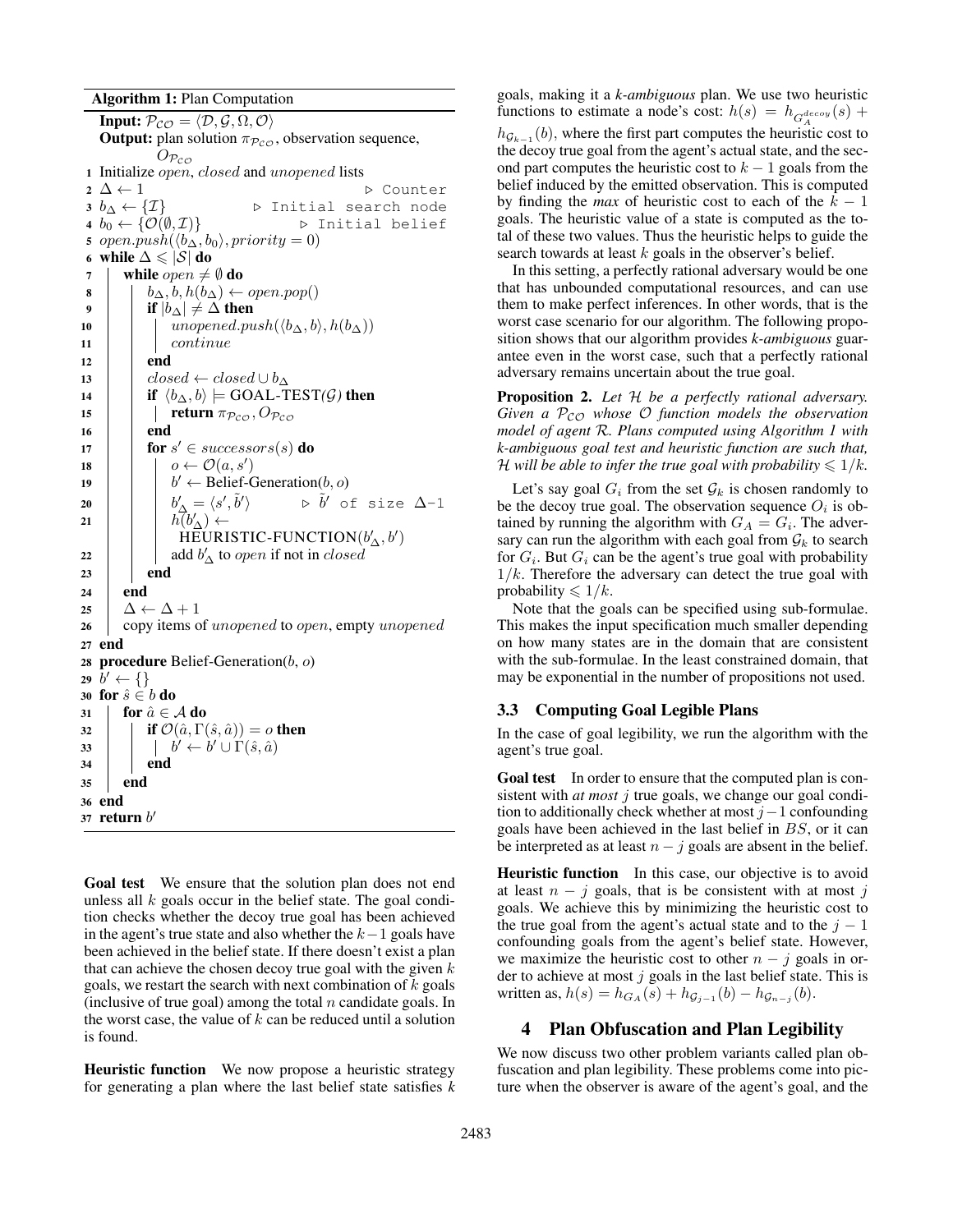objective is to either obfuscate or convey the steps in the plan.

## 4.1 Obfuscation

We achieve plan obfuscation by computing a plan whose observation sequence conforms to a set of diverse plans, making it hard to predict the actions in the plan even when the goal is known to the observer.

Definition 11. *A plan obfuscation planning problem is a tuple,*  $\mathcal{P}_{PO} = \langle \mathcal{D}, \mathcal{G}_{PO}, \Omega, \mathcal{O} \rangle$ *, where,*  $\mathcal{G}_{PO} = \{G_A\}$ *, and* G<sup>A</sup> *is the true goal of the agent.*

The solution to a plan obfuscation planning problem is an *l*-diverse plan. An *l*-diverse plan has an observation sequence that is consistent with at least  $\ell$  plans that are at least d distance away. In order to compute an  $\ell$ -diverse plan, we need to keep track of the plans that are consistent with the belief sequence, we use the belief plan set to obtain these plans. The diversity between plans can be enforced by using plan distance measures (Srivastava et al. 2007; Nguyen et al. 2012). A plan distance measure can be used to compute the diversity between all the pairs of plans in a belief plan set. Our approach can use any valid plan distance. We now define an  $\ell$ -*diverse* plan.

**Definition 12.** *Two plans,*  $p_1$ ,  $p_2$ *, are a d-distant pair with respect to distance function*  $\delta$  *if,*  $\delta(p_1, p_2) = d$ *, where*  $\delta$  *is a diversity measure.*

Definition 13. *A BPS induced by plan p starting at*  $s_0$  *is minimally d-distant*,  $d_{min}(BPS(p, s_0))$ *, if*  $d =$  $\min_{p_1, p_2 \in BPS(p, s_0)} \delta(p_1, p_2)$ .

**Definition 14.** A plan, π<sub>l</sub>, is an **l-diverse plan**, if for a given *value of d and distance function*  $\delta$ *,*  $d_{min}(BPS(\pi_l, \mathcal{I})) \geq$  $d, |BPS(\pi_l, \mathcal{I})| \geq \ell$ , where  $\ell \geq 2$  and every plan in  $BPS(\pi_l, \mathcal{I})$  achieves the goal in  $\mathcal{G}_{PO}$ .

The definition of an *l*-diverse observation sequence follows that of *k-ambiguous* observation sequence.

Computing Obfuscated Plans Here we return a plan that is at least  $\ell$ -*diverse* and that maximizes the plan distance between *BPS* induced by a plan.

**Goal test** To ensure the plans in  $BPS$ , induced by an  $\ell$ *diverse* plan, can achieve the goal in  $\mathcal{G}_{P\mathcal{O}}$ , we additionally check whether at least  $\ell$  plans are reaching the goal or not and whether the minimum distance between plans in  $BPS$ is at least d. Also in order to ensure termination of the algorithm, there is a cost-bound given as input to the algorithm.

Heuristic function We now present our heuristic strategy to compute  $\ell$ -diverse observation sequence:  $h(s)$  =  $h_{G_A}(s) - d_{min}(BPS(p, s_0))$ . Apart from minimizing the heuristic cost to the goal, we want to maximize the  $d$  of  $d_{min}(BPS(p, s_0))$  induced by plan p starting at  $s_0$ . We do this in order to increase the minimum distance between the plan pairs. This distance is computed using a plan distance measure.

## 4.2 Plan Legibility

The definition of plan legibility planning problem,  $\mathcal{P}_{PL}$ , is similar to that of  $\mathcal{P}_{PO}$ . Here the objective is to convey the actions in a plan. We achieve this by computing a plan whose observation sequence is consistent with plans that are similar to each other. Again, a plan distance measure can be used to define the similarity of the plans. We call such a plan an m*similar* plan. Essentially, the BPS induced by the *m-similar* plan consists of at least  $m$  plans to the goal, that are at most  $d$  distance apart. For similar plans in  $BPS$ , we define the maximum distance between any two pairs of plans.

Definition 15. *A BPS induced by plan p starting at*  $s_0$  *is maximally d-distant*,  $d_{max}(BPS(p, s_0))$ *, if*  $d =$  $\max_{p1, p2 \in BPS(p, s_0)} \delta(p1, p2)$ .

Definition 16. *A plan,*  $\pi_m$ , *is an m-similar plan*, *if for a given value of d and distance function* δ*,*  $d_{max}(BPS(\pi_m, \mathcal{I})) \leq d$ ,  $|BPS(\pi_m, \mathcal{I})| \geq m$ , where  $m \geq 2$  *and every plan in*  $BPS(\pi_m, \mathcal{I})$  *achieves*  $\mathcal{G}_{PL}$ *.* 

The definitions of *m-similar* observation sequence follows that of goal obfuscation case.

Computing Legible Plans Here we return a plan that is at least m*-similar* by minimizing the maximum plan distance between plan pairs in the *BPS* induced by a plan. The goal test for this case is similar to that of plan obfuscation case.

Heuristic function The heuristic function to compute *m*-similar observation sequence is similar to that of  $\ell$ *diverse:*  $h(s) = h_{G_A}(s) + d_{max}(BPS(p, s_0))$ . The only difference being, we want to minimize the  $d$  value of  $d_{max}(BPS(p, s_0))$  induced by plan p starting at  $s_0$ .

## 5 Empirical Evaluation

We now present an empirical analysis of all four approaches. Through evaluation, we intend to investigate the following objectives (1) comparison between run time and plan costs across all four problems versus the optimal solution to the true goal, (2) cost overhead incurred by the decoy true goal randomization step in goal obfuscation problem, (3) impact of  $\Delta$  in Algorithm 1 for goal obfuscation and legibility.

#### 5.1 Domains and Experimental Setup

We use three IPC domains, namely Blocksworld, Logistics and Driverlog to evaluate our approach. For each of the domains, we randomly generated 50 problem instances. For the Blocksworld domain, we generated problems with 4 to 8 blocks and towers of maximum height 5 for both initial and goal states. After grounding, the smallest problem had 29 variables and 40 operators, and the largest problem had 89 variables and 144 operators. For the Logistics domain, we generated problems with goals consisting of 2 to 6 facts. After grounding, the smallest problem had 63 variables and 78 operators, and the largest problem had 63 variables and 198 operators. For the Driverlog domain, we generated problems with goals consisting of 2 to 6 facts. After grounding, the smallest problem had 33 variables and 100 operators, and the largest prob-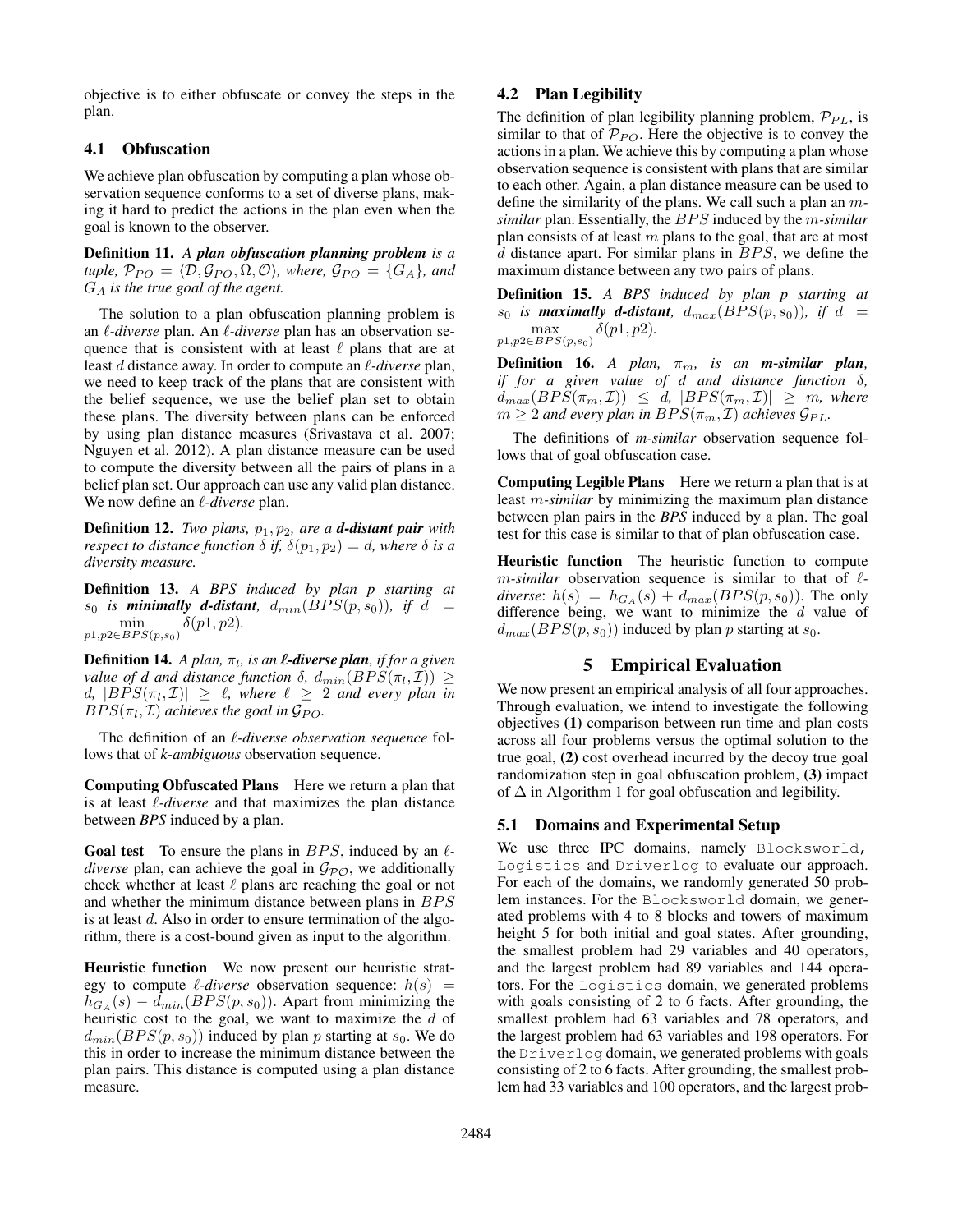| Domain      | Metrics | k-amb  | j-leg  | $\ell$ -div | $m$ -sim | opt   |
|-------------|---------|--------|--------|-------------|----------|-------|
| Blocksworld | time    | 196.9  | 213.68 | 140.88      | 100.96   | 0.99  |
|             | length  | 12.33  | 12.4   | 10.84       | 11.28    | 9.6   |
| Logistics   | time    | 206.13 | 247.9  | 100.04      | 45.05    | 8.31  |
|             | length  | 28.63  | 27.25  | 25.92       | 27.94    | 23.74 |
| Driverlog   | time    | 145.03 | 186.05 | 111.99      | 58.52    | 1.54  |
|             | length  | 14.33  | 13.5   | 13.59       | 12.95    | 11.16 |

Table 1: Empirical evaluation for all four variants using the optimization presented in Algorithm 1 versus the optimal plan solution (opt column) to the true goal. We report the average time (in seconds) and the average plan length.



Figure 2: Empirical evaluation of  $\Delta$  in Algorithm 1 for goal obfuscation and goal legibility variants. We report the number of problem instances solved for different values of  $\Delta$ .

lem had 61 variables and 180 operators. We generated 5 random candidate goals (n=5) for each problem.

The partially observable models have many-to-one mapping of action-state pairs to observation symbols. For the sake of simplicity, we used lifted action names as observation symbols. The grounded actions taken and associated states are mapped to the corresponding lifted action names. For the Blocksworld domain, the observation symbols were *pickup, putdown, stack, unstack*. For the Logistics domain, the observation symbols were *loadtruck, unload-truck, load-airplane, unload-airplane, drivetruck, fly-airplane*. Finally, for the Driverlog domain, the symbols were *load-truck, unload-truck, board-truck, disembark-truck, drive-truck, walk*.

#### 5.2 Results

The evalution results are presented in Tables 1 and 2 and Figure 2. We modified the STRIPS planner Pyperplan (Alkhazraji et al. 2016) to implement our algorithms. We used the hsa (Keyder and Geffner 2008) heuristic of Pyperplan because it gave the best results in terms of computation time. We ran the experiments with  $k = 3$ ,  $j = 2$ ,  $\ell = 3$ ,  $m = 3$ ,  $d_{min}$  = 0.25 and  $d_{max}$  = 0.50 for all the domains. We used action distance measure to compute the distance between plans. We ran our experiments on 12 core Intel Xeon

| Domain      | k-amb w/o | k-amb w/ | <i>k-amb</i> robust |
|-------------|-----------|----------|---------------------|
| Blocksworld | 122.7     | 140.62   | 196.9               |
| Logistics   | 159.28    | 181.74   | 206.13              |
| Driverlog   | 112.93    | 123.02   | 145.03              |

Table 2: Empirical evaluation to report the average time (in seconds) for different versions of *k-ambiguous* algorithms. *k-amb w/* and *w/o* do not use BPS and report time with and without the additional post-processing step. *k-amb robust* uses BPS to provide robust solutions to replay attack.

CPU with an E5-2643 v3@3.40GHz processor with a 64G RAM with 20 minutes time-out. The following number of problems reached time-out before a solution could be found for goal legibility and obfuscation variants together: 8/50 in the Blocksworld, 11/50 in Logistics and 6/50 in Driverlog. These problems were excluded from the results to ensure consistency across problems.

The Table 1 presents a comparison between different variants of our framework. For *k-amb*, we randomize the decoy true goal and use  $BPS$  to retrieve the plan to the true goal. The process of maintaining  $BPS$  for every node is expensive and leads to higher run time, as can be seen in the Table. Another reason for higher run time is that the planner is working with multiple goals, as  $k = 3$  in our experiments. Our approach is robust against replay attacks (attacks where the adversary tries running algorithm with different inputs). The *j-leg* solution also takes slightly longer time. This is because, we have to ensure that at most  $j$  goals are present, which can be translated as at least  $n-j$  goals are absent. For *j-leg*, we used 3 goals, where at most 2 goals were allowed, and at least 1 was disallowed to be present in the solution. Thus both *k-amb* and *j-leg* use 3 goals to solve the problem. For  $\ell$ -div and *m*-sim, the run time cost comes from maintaining  $BPS$  for each node. We also compare the time taken to compute an optimal plan to the true goal represented by the opt column.

The Table 2 shows performance comparison across different techniques of achieving *k-ambiguous* solutions. For *k-amb w/*, we do not maintain *BPS* for every node, instead we retrieve the plan to the true goal by filtering the belief space using the observation sequence. This can sometimes lead to incorrect solutions (because path consistency is not checked) but it can be computed faster than the solution that maintains *BPS* (*k-amb robust*). For *k-amb w/o*, we show the run times without the extra filtering step to retrieve the plan to the true goal, i.e., the run time for generation of kambiguous observation sequence. From Figure 2, we see that for both goal obfuscation and goal legibility, most of the solutions are obtained for  $\Delta = 1$  for all the 3 domains.

## 6 Related Work

There are prior works which discuss the problem of privacy preservation in distributed multi-agent systems (Brafman 2015; Borrajo 2013; Bonisoli et al. 2014). A recent work on privacy for multi-agents by Maliah, Shani, and Stern (2016) is complementary to our approach, as they consider prob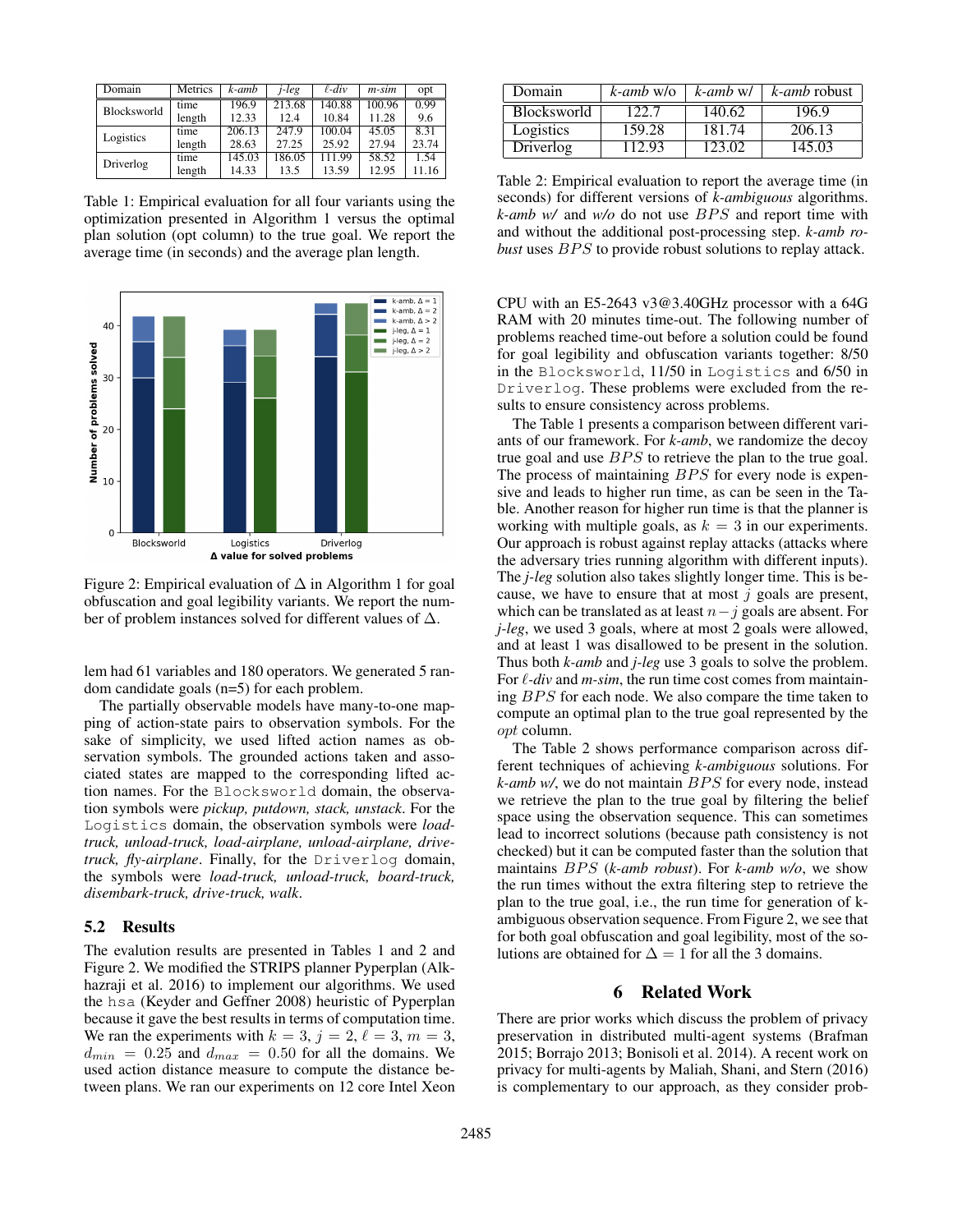lems where the model needs to be protected from the team members but goals and behavior are coordinated. In contrast, we consider problems where the models are public but goals and behavior need to be protected.

The problem of goal obfuscation is also related to plan recognition literature (Ramırez and Geffner 2009; 2010; E-Martin, R-Moreno, and Smith 2015; Sohrabi, Riabov, and Udrea 2016; Keren, Gal, and Karpas 2016a). Traditional plan recognition systems have focused on scenarios where actions being executed can be observed directly. In our case, observational equivalence due to the many-to-one formulation of  $O$  introduces, in effect, noisy action-state observations. This, in turn, complicates plan recognition. More crucially, the agent uses the observational equivalence to actively help or hinder the ease of plan recognition.

In the recent years, the problem of goal recognition design (GRD) (Keren, Gal, and Karpas 2014; 2015; Wayllace et al. 2016; Wayllace, Hou, and Yeoh 2017) has received increasing attention. The GRD problem involves using environment changing actions to simplify the task of legibility. Such environment changing actions are a special class of actions that can change observability. If the set of actions available to the agent includes environment changing actions, our approach would automatically solve the problem of goal recognition design by selecting actions that maximize legibility. Additionally, our approach can also address the problem of goal obfuscation design.

A few recent works have explored the idea of obfuscation in adversarial settings from the goal recognition aspect (Keren, Gal, and Karpas 2016b; Masters and Sardina 2017). Keren, Gal, and Karpas (2016b) propose a solution that obfuscates a goal by choosing one of the candidate goals that have the maximum non-distinct observation sequence in common with the true goal. In contrast, our approach chooses k-sized combination of random goals (inclusive of the true goal), and if goal obfuscation is not possible for this combination, our approach exhaustively tries other combinations until a solution is found. In the worst case, the value of k is reduced until a solution can be found. Therefore our approach generalizes the former approach, and in addition, also provides guarantees against replay attacks. In addition, our formulation also supports the case of a cooperative observer by making the agent's intentions legible to the observer with respect to at most  $j$  goals. Finally, we support the problem of plan obfuscation and legibility which aid in obfuscating and conveying the actions in a plan.

In motion planning and robotics community, legibility (Dragan and Srinivasa 2013; Knepper et al. 2017) has been a well-studied topic. However, this has been mostly looked at from the motion planning perspective, and the focus has been on optimizing the motion trajectories to reveal the goal. We borrow this notion and generalize it in a unified framework to provide legible as well as obfuscated plans from a task planning perspective.

This work also has connections with human aware planning. Especially, the work on explicable planning and explanations (Zhang et al. 2017; Chakraborti et al. 2017; Kulkarni et al. 2018; Chakraborti, Sreedharan, and Kambhampati 2018) proposes modeling the human's understanding of a planning agent and introduces the notion of humanaware multi-model planning. Their framework consists of two planning models representing the planner's domain model and the observing or interacting human's understanding of the planning model. Essentially, their framework captures the expectations of the observer in the form of a possibly noisy or incomplete planning model of the agent. In contrast, our setting captures the observer's uncertainty over actor's activities using the sensor model. In future, we intend to investigate the connections between these two frameworks.

#### 7 Conclusion

We introduced a unified framework that gives a planner the capability of addressing both adversarial and cooperative situations. Our setting assumes that the observer has partial visibility of the agent's activities, but is aware of agent's planning capabilities. We define four problems: goal obfuscation and legibility when the agent's true goal is unknown and, plan obfuscation and plan legibility when the agent's true goal is known. We propose the following solutions to these problems: *k-ambiguous* plan which obfuscates the true goal with respect to at least k goals, *j-legible* plan which enables an observer to quickly understand the  $j$  true goals of the agent,  $\ell$ -diverse plan which obfuscates the actions in a plan and, *m-similar* plan which conveys the actions in the plan. We present different search techniques to achieve these solutions and evaluate the performance of our approaches.

This work opens the door to multiple interesting research questions. In our current framework, we look at settings that are either adversarial or cooperative. However, the realworld scenarios often consist of mixed agents, where some are of adversarial nature while some others are of cooperative nature. In such a multi-agent setting, our framework can be extended to increase the obfuscation for the adversarial agents while reducing the obfuscation for the cooperative ones. Another interesting avenue for future work involves modeling the observer as an active agent, such that, the observer is capable of performing actions in the environment to either thwart the agent from achieving its objectives in an adversarial setting, or to collaborate with the agent on dyadic tasks in a cooperative setting. This would involve extending the framework to support the observer's planning model.

#### Acknowledgments

We thank David Smith for helpful comments on the paper. This research is supported in part by the ONR grants N00014-16-1-2892, N00014-18-1-2442, N00014-18- 1-2840, the AFOSR grant FA9550-18-1-0067, and the NASA grant NNX17AD06G.

#### References

Alkhazraji, Y.; Frorath, M.; Grützner, M.; Liebetraut, T.; Ortlieb, M.; Seipp, J.; Springenberg, T.; Stahl, P.; and Wülfing, J. 2016. Pyperplan. https://bitbucket.org/malte/pyperplan.

Bonet, B., and Geffner, H. 2014. Belief tracking for planning with sensing: Width, complexity and approximations. *Journal of Artificial Intelligence Research* 50:923–970.